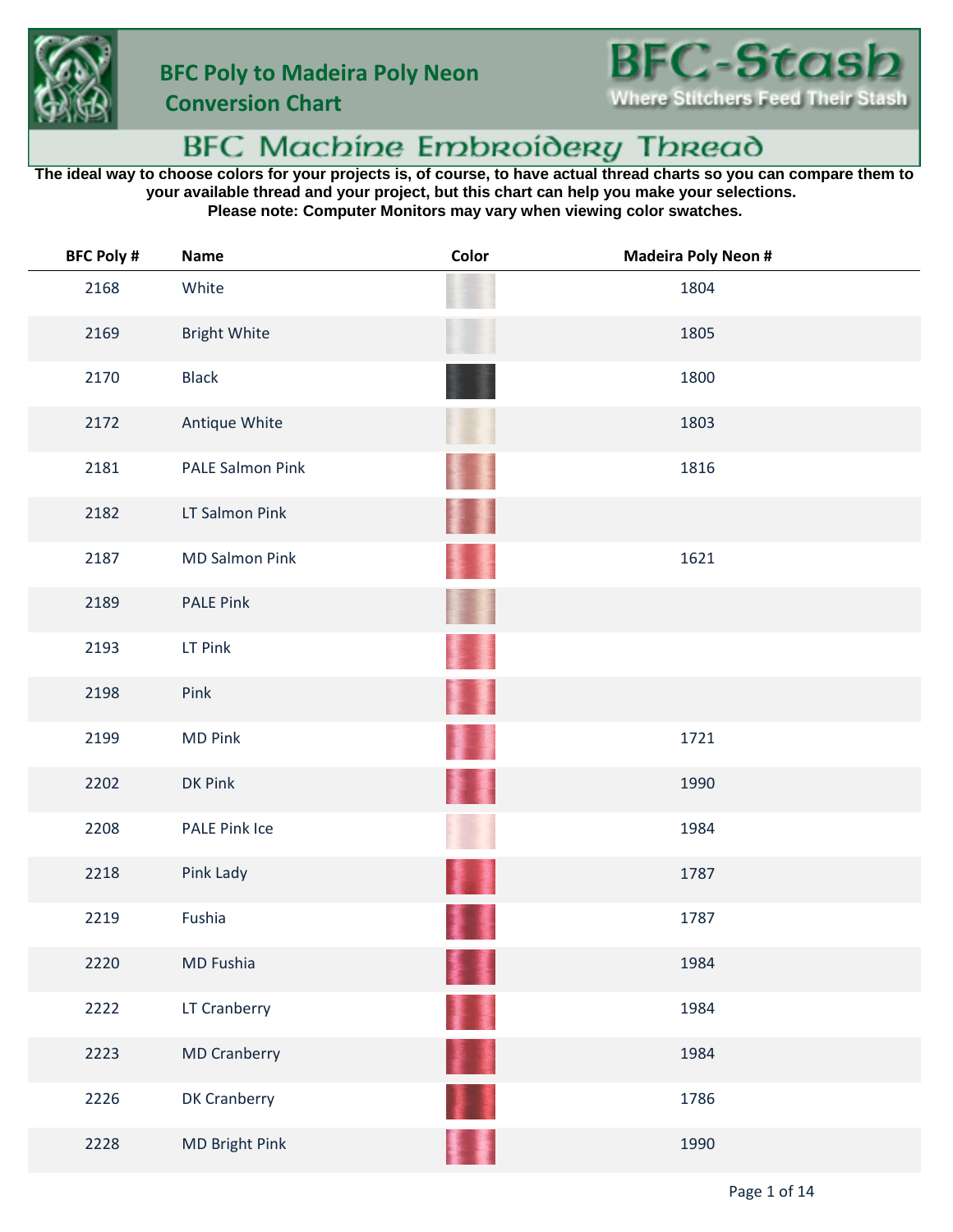| <b>BFC Poly #</b> | <b>Name</b>              | Color | <b>Madeira Poly Neon #</b> |
|-------------------|--------------------------|-------|----------------------------|
| 2235              | <b>MD Desert Rose</b>    |       |                            |
| 2241              | MD Bright Plum           | H     |                            |
| 2243              | DK Bright Plum           |       |                            |
| 2245              | DK Fushia                |       |                            |
| 2247              | DK Burgandy              |       |                            |
| 2250              | PLST Peach               |       | 1713                       |
| 2253              | LT Peach                 |       | 1819                       |
| 2256              | MD Peach                 |       | 1616                       |
| 2260              | DK Peach                 |       | 1754                       |
| 2270              | DK Salmon Pink           |       | 1917                       |
| 2271              | <b>MD Pink Carnation</b> |       | 1948                       |
| 2275              | <b>DK Pink Carnation</b> | 灢     | 1993                       |
| 2278              | Ruby Red                 |       |                            |
| 2283              | DK Red Rust              |       | 1986                       |
| 2287              | <b>DKST Burgandy</b>     |       |                            |
| 2291              | <b>Bright Red</b>        |       | 1734                       |
| 2295              | Cherry Red               |       | 1747                       |
| 2297              | Satin Red                |       | 1839                       |
| 2303              | DK Satin Red             |       | 1781                       |
| 2306              | <b>DKST Satin Red</b>    | H     | 1681                       |
| 2307              | Red Wine                 |       | 1781                       |
| 2315              | Brandy                   |       |                            |
| 2317              | MD Burgandy              |       |                            |
| 2320              | <b>Desert Rose</b>       |       | 1919                       |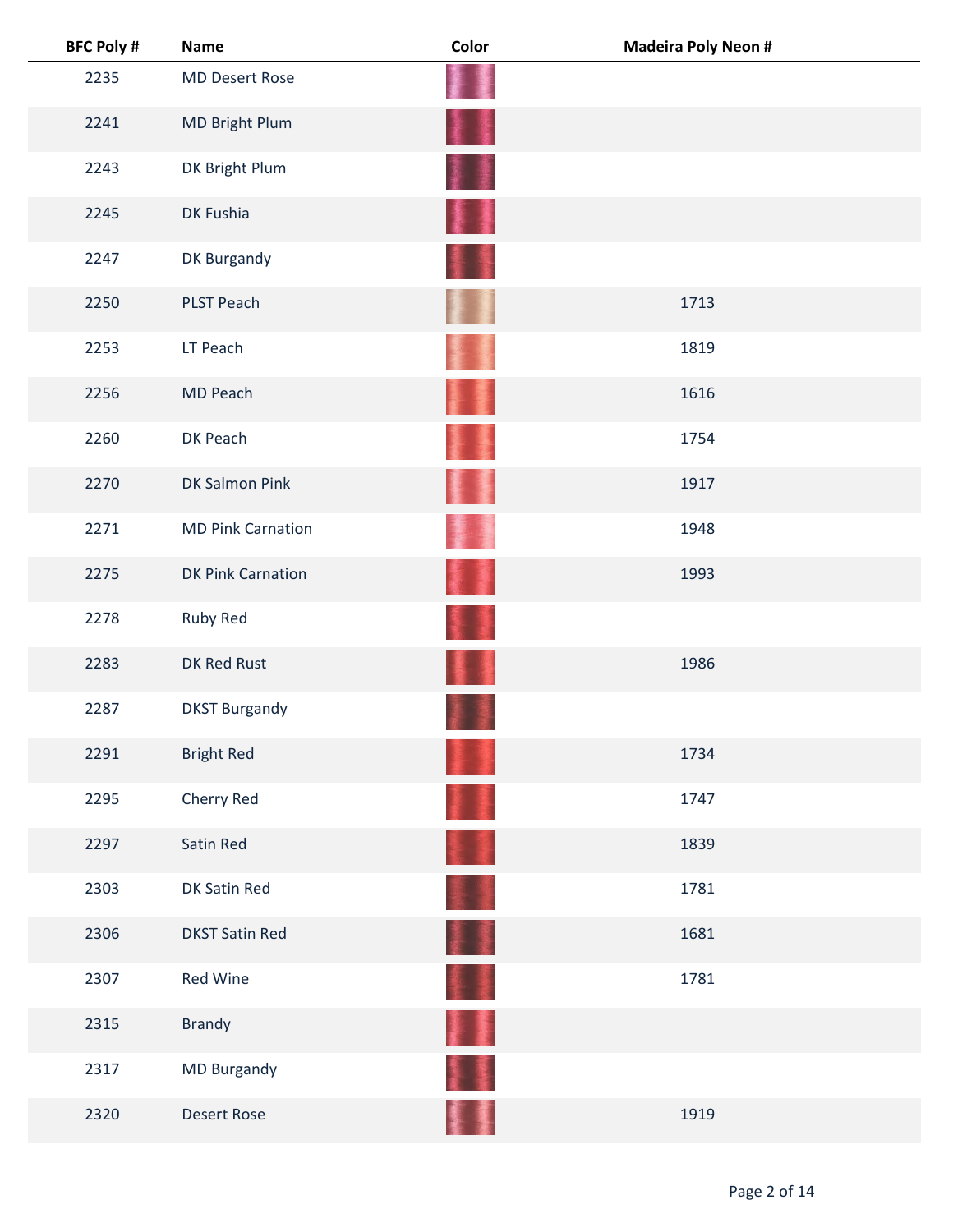| <b>BFC Poly #</b> | <b>Name</b>               | Color | <b>Madeira Poly Neon #</b> |
|-------------------|---------------------------|-------|----------------------------|
| 2331              | LT Fushia                 |       |                            |
| 2342              | <b>Black Wine</b>         |       |                            |
| 2368              | <b>PALE Yellow</b>        |       | 1829                       |
| 2371              | LT Yellow                 |       |                            |
| 2376              | Yellow                    |       | 1892                       |
| 2379              | <b>Buttered Popcorn</b>   |       | 1953                       |
| 2380              | Buttercup                 |       | 1953                       |
| 2385              | <b>Bright Yellow</b>      |       | 1675                       |
| 2388              | <b>PALE Mellow Yellow</b> |       | 1976                       |
| 2390              | LT Buttered Popcorn       |       |                            |
| 2403              | <b>Bright Popcorn</b>     |       | 1843                       |
| 2410              | LT Mock Orange            |       | 1940                       |
| 2411              | LT Apricot                |       |                            |
| 2412              | <b>MD Apricot</b>         |       |                            |
| 2413              | Apricot                   |       |                            |
| 2414              | DK Apricot                |       | 1905                       |
| 2416              | MD Mock Orange            |       | 1905                       |
| 2426              | <b>DKST Apricot</b>       |       | 1765                       |
| 2428              | <b>PALE Peach Fuzz</b>    |       |                            |
| 2430              | MD Peach Fuzz             |       |                            |
| 2433              | LT Melon                  |       | 1920                       |
| 2435              | Melon                     |       | 1759                       |
| 2437              | DK Melon                  |       |                            |
| 2451              | Bright orange             |       |                            |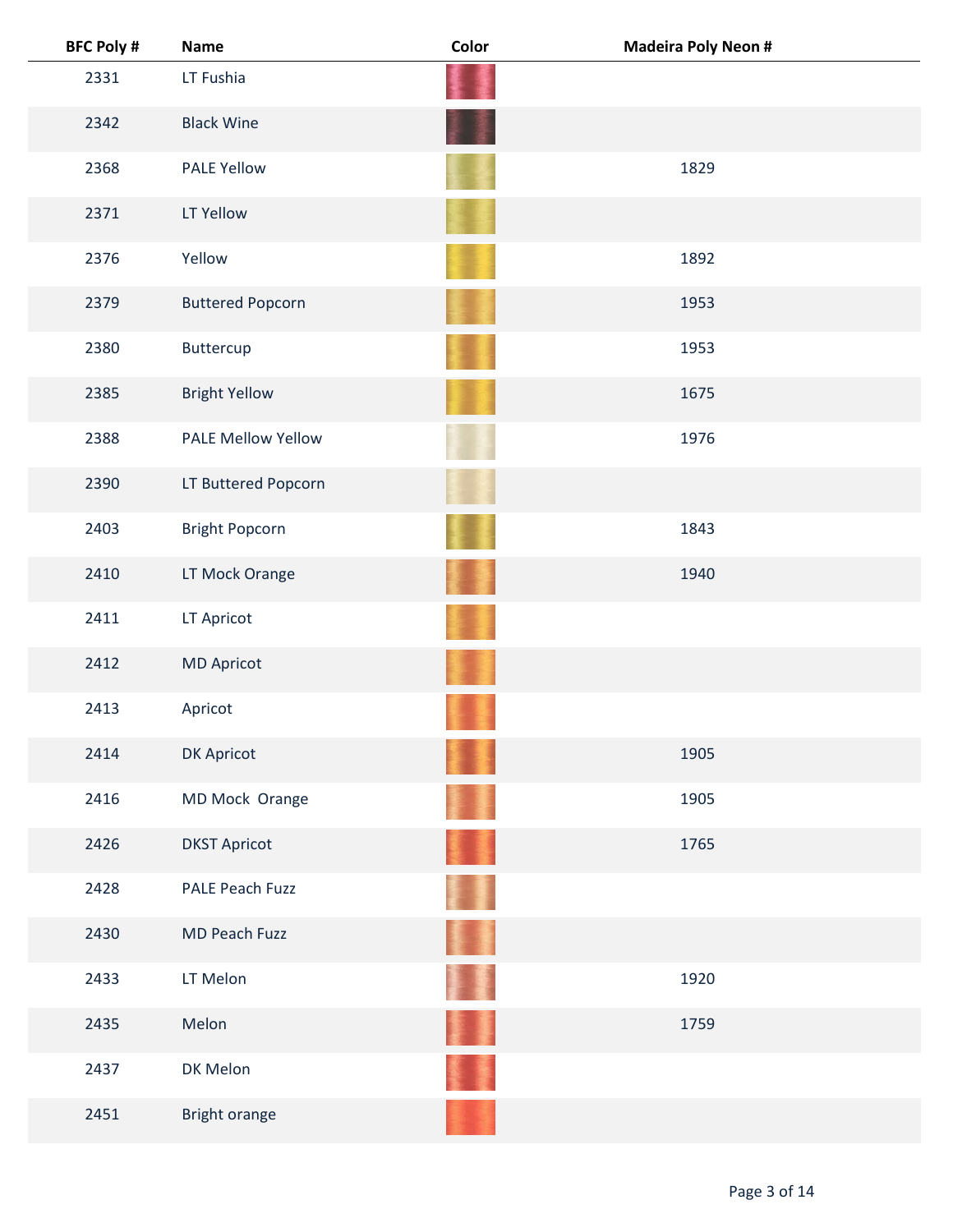| <b>BFC Poly #</b> | <b>Name</b>       | Color    | <b>Madeira Poly Neon #</b> |
|-------------------|-------------------|----------|----------------------------|
| 2454              | Orange            |          | 1648                       |
| 2455              | Sunset Orange     |          | 1678                       |
| 2458              | Red Orange        |          | 1987                       |
| 2465              | DK Red Orange     |          |                            |
| 2468              | PLST Salmon       |          |                            |
| 2473              | PALE Salmon       |          | 1956                       |
| 2484              | Terra Cotta       |          |                            |
| 2490              | <b>Beige</b>      |          | 1682                       |
| 2499              | LT Rose Taupe     |          |                            |
| 2504              | LT Terra Cotta    |          | 1753                       |
| 2508              | <b>PLST Mink</b>  |          |                            |
| 2509              | LT Mink           |          |                            |
| 2513              | LT Salmon         |          |                            |
| 2514              | <b>MD Salmon</b>  |          |                            |
| 2515              | LT Rose           |          |                            |
| 2521              | MD Ash Rose       |          |                            |
| 2545              | LT Ash Rose       | ł        |                            |
| 2546              | DK Ash Rose       | ı        | 1782                       |
| 2552              | <b>PALE Cameo</b> |          | 1956                       |
| 2553              | <b>Bisque</b>     | <b>I</b> | 1795                       |
| 2567              | DK Brick          |          | 1962                       |
| 2572              | PALE Mauve Gray   |          |                            |
| 2575              | PALE Gray         |          |                            |
| 2581              | <b>MD Mauve</b>   |          |                            |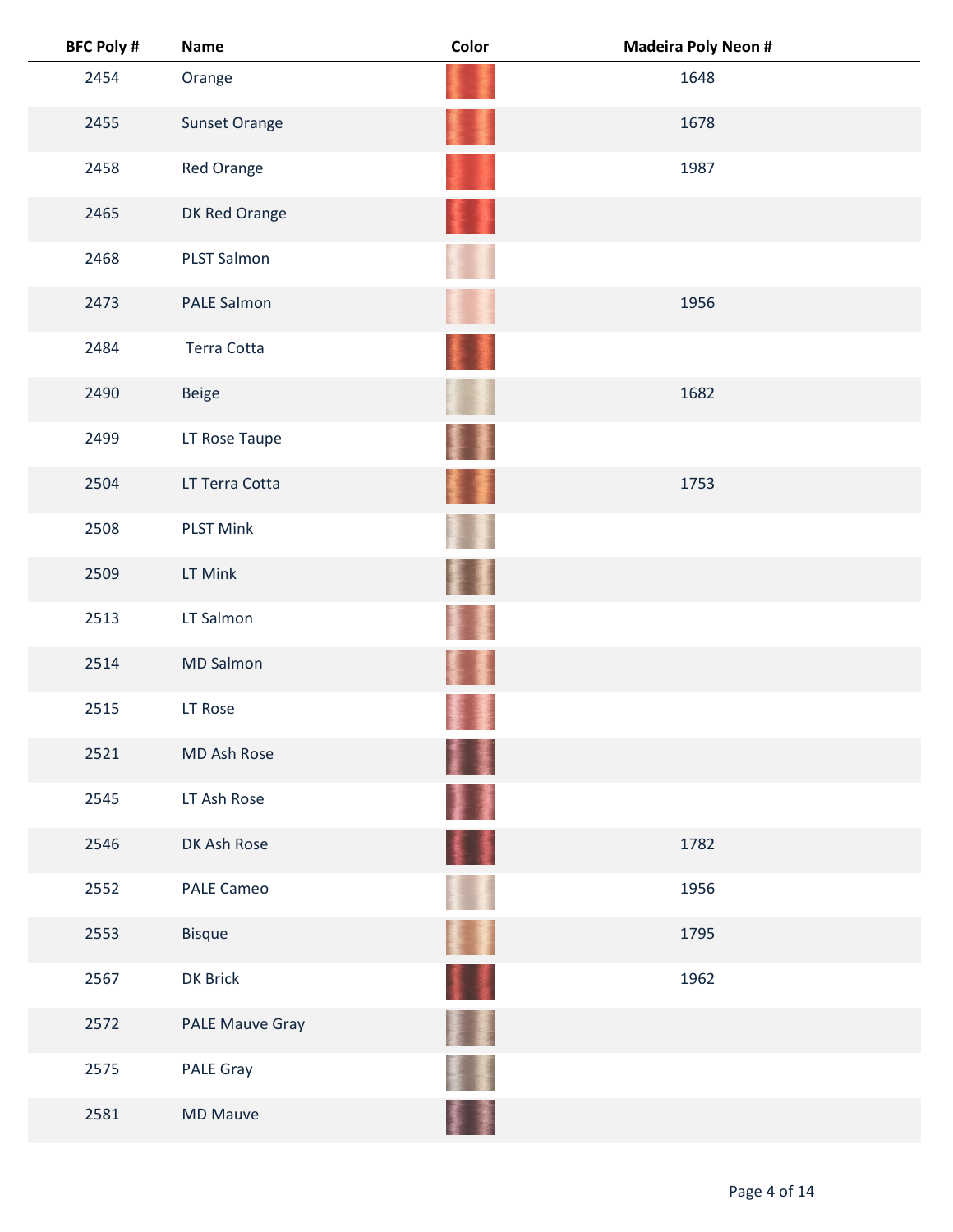| <b>BFC Poly #</b> | <b>Name</b>         | Color  | <b>Madeira Poly Neon #</b> |
|-------------------|---------------------|--------|----------------------------|
| 2586              | Mahogany            |        |                            |
| 2602              | Eggplant            |        |                            |
| 2606              | DK Mauve            |        |                            |
| 2611              | Nutmeg              | 寠<br>J |                            |
| 2630              | LT Sandstone        |        | 1656                       |
| 2642              | Chestnut            |        | 1730                       |
| 2656              | Warm Sand           |        | 1791                       |
| 2657              | <b>Mustard Gold</b> |        | 1658                       |
| 2675              | <b>PALE Rust</b>    |        |                            |
| 2689              | Ecru                |        | 1682                       |
| 2690              | <b>PALE Ecru</b>    |        | 1863                       |
| 2693              | LT Ecru             |        | 1884                       |
| 2695              | DK Honey            |        | 1773                       |
| 2709              | LT Putty            |        | 1682                       |
| 2721              | <b>Bright Rust</b>  |        | 1621                       |
| 2729              | <b>MD Putty</b>     |        |                            |
| 2731              | Hemp                |        |                            |
| 2745              | <b>MD Chestnut</b>  | II.    | 1758                       |
| 2747              | DK Chestnut         |        |                            |
| 2748              | Taupe               | Ħ      |                            |
| 2751              | <b>PALE Gold</b>    | H      | 1670                       |
| 2756              | DK Mustard Gold     | I      | 1730                       |
| 2758              | <b>MD Rust</b>      |        | 1773                       |
| 2759              | DK Taupe            |        | 1936                       |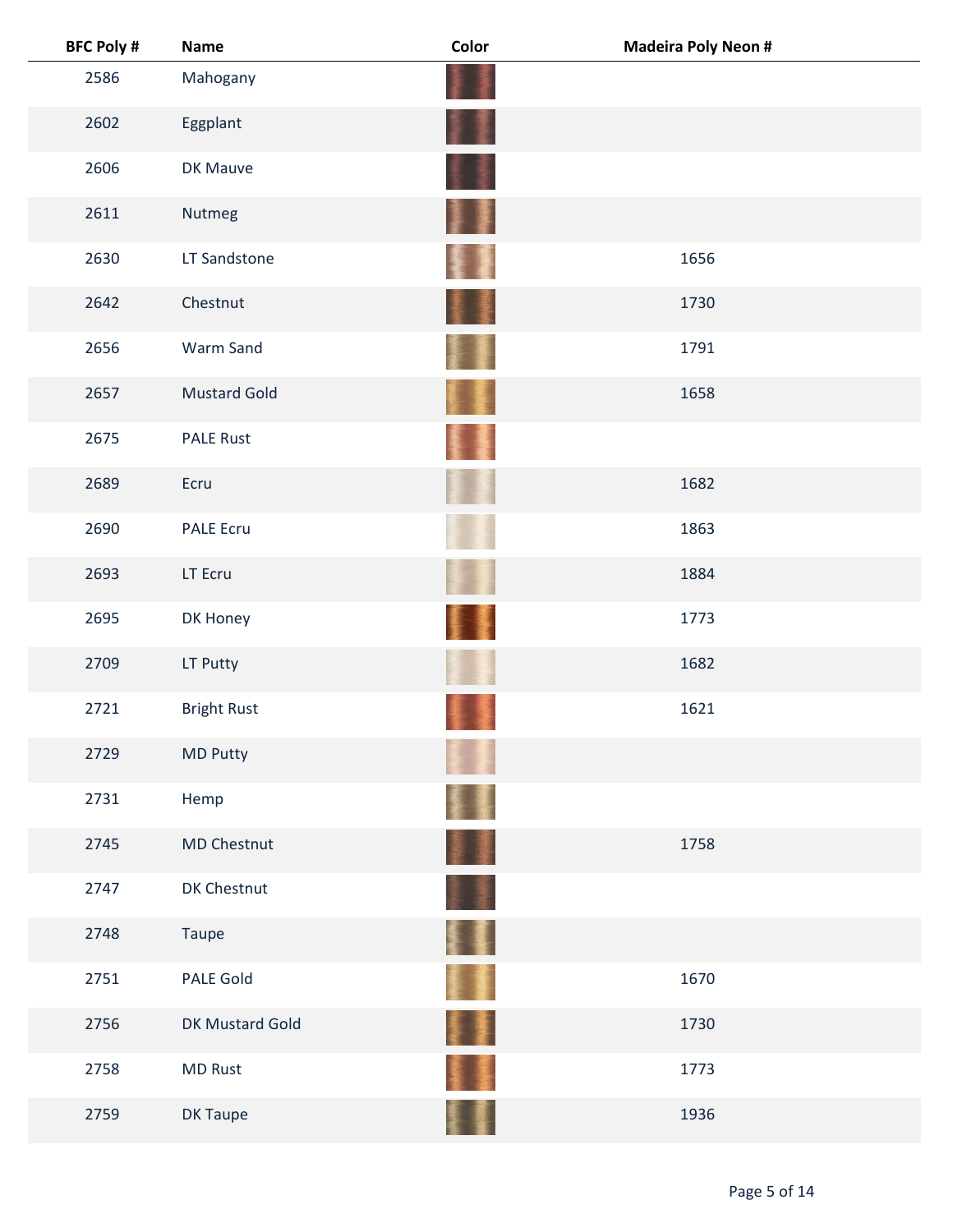| <b>BFC Poly #</b> | <b>Name</b>              | Color    | <b>Madeira Poly Neon #</b> |
|-------------------|--------------------------|----------|----------------------------|
| 2760              | <b>MD Taupe</b>          |          | 1928                       |
| 2765              | <b>DKST Camel</b>        | 素量       |                            |
| 2768              | Camel                    | <b>I</b> |                            |
| 2772              | LT Golden Brown          | J        |                            |
| 2781              | Golden Mink              |          | 1928                       |
| 2783              | DK Earth                 |          | 18559                      |
| 2784              | <b>DKST Earth</b>        |          | 1931                       |
| 2793              | <b>PALE Mink</b>         | ł        |                            |
| 2802              | Golden Brown             |          | 1730                       |
| 2808              | Mink                     | ł<br>Ŗ   |                            |
| 2809              | <b>MD Mink</b>           |          |                            |
| 2817              | DK Mink                  | P        |                            |
| 2818              | <b>DKST Mink</b>         |          |                            |
| 2819              | <b>DKST Reddish Mink</b> |          | 1859                       |
| 2821              | DK Reddish Mink          |          | 1659                       |
| 2828              | Wheat                    |          | 1738                       |
| 2829              | Yellow wheat             |          |                            |
| 2830              | LT Amber                 | Į,       |                            |
| 2831              | <b>MD Amber</b>          | Ħ        | 1771                       |
| 2832              | Golden Amber             | II.      |                            |
| 2833              | DK Golden Amber          | 重畫       |                            |
| 2834              | <b>Harvest Gold</b>      |          |                            |
| 2852              | LT Green Amber           |          |                            |
| 2862              | <b>Bronze Brown</b>      |          |                            |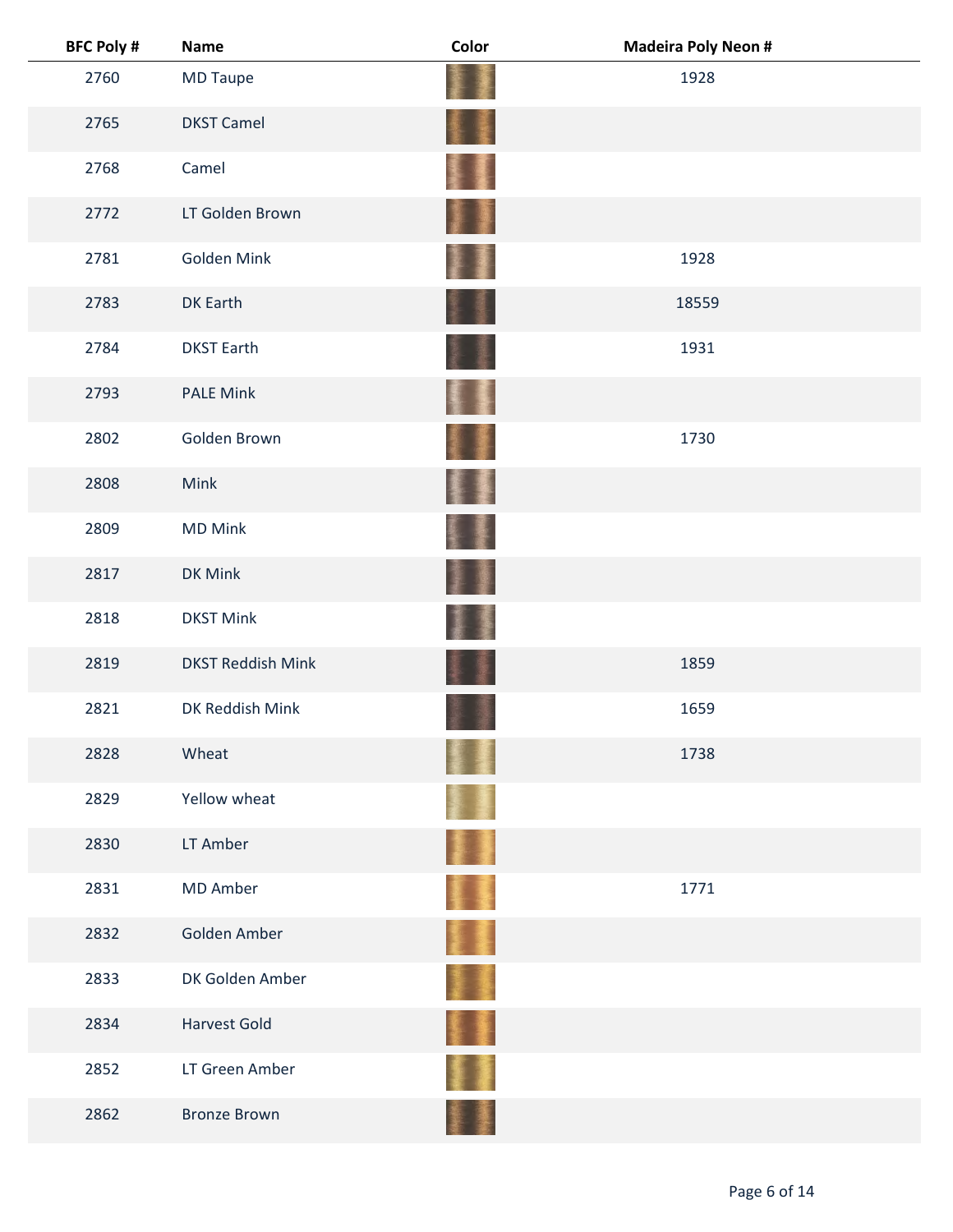| <b>BFC Poly #</b> | <b>Name</b>             | Color | <b>Madeira Poly Neon #</b> |
|-------------------|-------------------------|-------|----------------------------|
| 2870              | <b>PALE Olive</b>       |       |                            |
| 2873              | LT Olive                |       | 1759                       |
| 2881              | MD Olive                |       |                            |
| 2899              | DK Olive                |       |                            |
| 2906              | Loden Green             |       | 1795                       |
| 2911              | <b>PLST Aloe</b>        |       |                            |
| 2913              | <b>PALE Aloe</b>        |       |                            |
| 2924              | DK Moss                 |       |                            |
| 2926              | <b>DKST Green Gray</b>  |       |                            |
| 2928              | PALE Sage               |       |                            |
| 2934              | LT Sage                 |       |                            |
| 2943              | DK Yellow Green         |       |                            |
| 2945              | <b>DKST Sage</b>        |       | 1795                       |
| 2949              | Sage Tint White         |       |                            |
| 2970              | <b>Basil</b>            |       |                            |
| 2972              | <b>Gray Basil</b>       |       | 1668                       |
| 3008              | LT Smoke Green          |       |                            |
| 3009              | MD Smoke Green          |       |                            |
| 3013              | DK Smoke Green          |       |                            |
| 3014              | <b>DKST Smoke Green</b> |       |                            |
| 3023              | <b>DKST Pine Green</b>  |       | 1704                       |
| 3028              | PLST Smoke green        |       |                            |
| 3032              | <b>PALE Smoke Green</b> |       | 1900                       |
| 3034              | LT Spruce               |       |                            |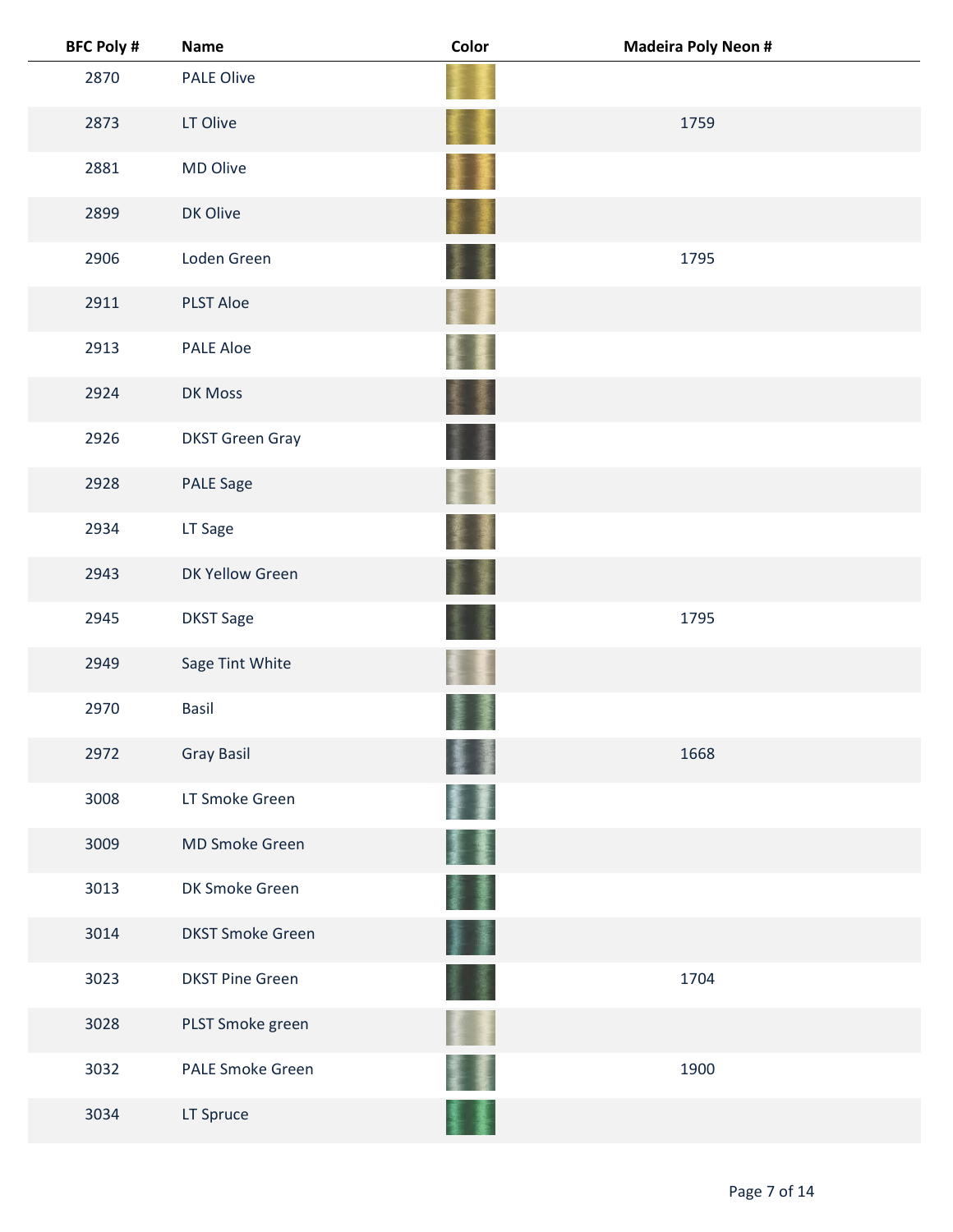| <b>BFC Poly #</b> | <b>Name</b>              | Color | <b>Madeira Poly Neon #</b> |
|-------------------|--------------------------|-------|----------------------------|
| 3035              | MD Spruce                |       |                            |
| 3038              | DK Spruce                |       |                            |
| 3049              | LT Jade                  |       | 18445                      |
| 3050              | MD Aqua Green            |       | 1847                       |
| 3059              | <b>DKST Aqua Green</b>   |       |                            |
| 3060              | LT Aqua Green            |       |                            |
| 3069              | MD Jade                  |       |                            |
| 3072              | DK Jade                  |       | 1989                       |
| 3075              | DK Aqua Green            |       | 1868                       |
| 3080              | <b>DK Emerald</b>        |       | 1780                       |
| 3082              | <b>Bright Aqua</b>       |       | 1846                       |
| 3092              | LT Moss                  |       | 1900                       |
| 3096              | PALE Jade                |       | 1647                       |
| 3105              | Pine Green               |       | 1750                       |
| 3110              | <b>PLST Moss</b>         |       |                            |
| 3113              | Moss                     |       |                            |
| 3116              | <b>MD Moss</b>           |       | 1648                       |
| 3130              | <b>PALE Mint</b>         |       |                            |
| 3133              | LT Mint                  |       | 1702                       |
| 3136              | Spearmint                | 屢     | 1650                       |
| 3142              | <b>DKST Grass Green</b>  |       | 1769                       |
| 3145              | <b>DKST Moss</b>         |       | 1905                       |
| 3148              | <b>PLST Lime</b>         |       |                            |
| 3159              | <b>PALE Spring Green</b> |       | 1748                       |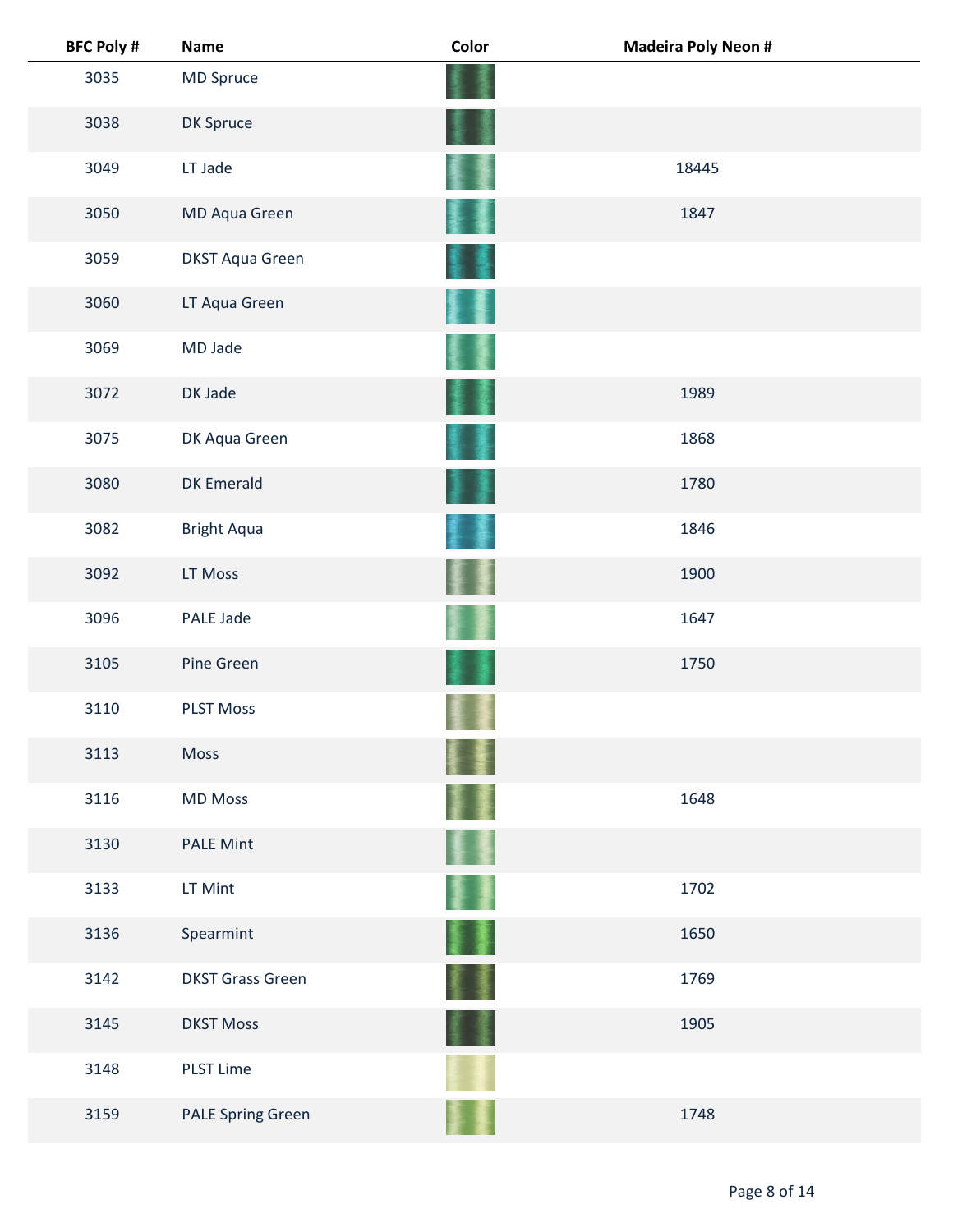| <b>BFC Poly #</b> | <b>Name</b>              | Color | <b>Madeira Poly Neon #</b> |  |
|-------------------|--------------------------|-------|----------------------------|--|
| 3160              | <b>MD Spring Green</b>   |       |                            |  |
| 3161              | <b>Spring Green</b>      |       |                            |  |
| 3166              | DK Spring Green          |       | 1770                       |  |
| 3167              | <b>DKST Spring Green</b> |       |                            |  |
| 3174              | LT Lime                  |       | 1940                       |  |
| 3176              | MD Lime                  |       |                            |  |
| 3178              | <b>PALE Grass Green</b>  |       |                            |  |
| 3185              | <b>MD Grass Green</b>    |       |                            |  |
| 3186              | Dk Lime                  |       | 1790                       |  |
| 3194              | <b>Blue Green</b>        | 藳     |                            |  |
| 3200              | <b>MD Mint</b>           |       |                            |  |
| 3201              | DK Mint                  |       | 1707                       |  |
| 3204              | <b>MD Shamrock Green</b> |       | 1988                       |  |
| 3206              | DK Shamrock Green        |       | 1651                       |  |
| 3211              | <b>MD Yellow Green</b>   |       | 3211                       |  |
| 3218              | Md Loden Green           |       | 1790                       |  |
| 3225              | DK Loden Green           |       | 1795                       |  |
| 3235              | LT Grass Green           |       | 1648                       |  |
| 3238              | Dk Grass Green           |       | 1756                       |  |
| 3250              | <b>PLST Silver</b>       |       |                            |  |
| 3254              | MD Sage                  |       | 1668                       |  |
| 3263              | <b>DKST Blue Gray</b>    |       | 1962                       |  |
| 3295              | PLST Sea Green           |       |                            |  |
| 3299              | <b>Blue Sea Green</b>    |       |                            |  |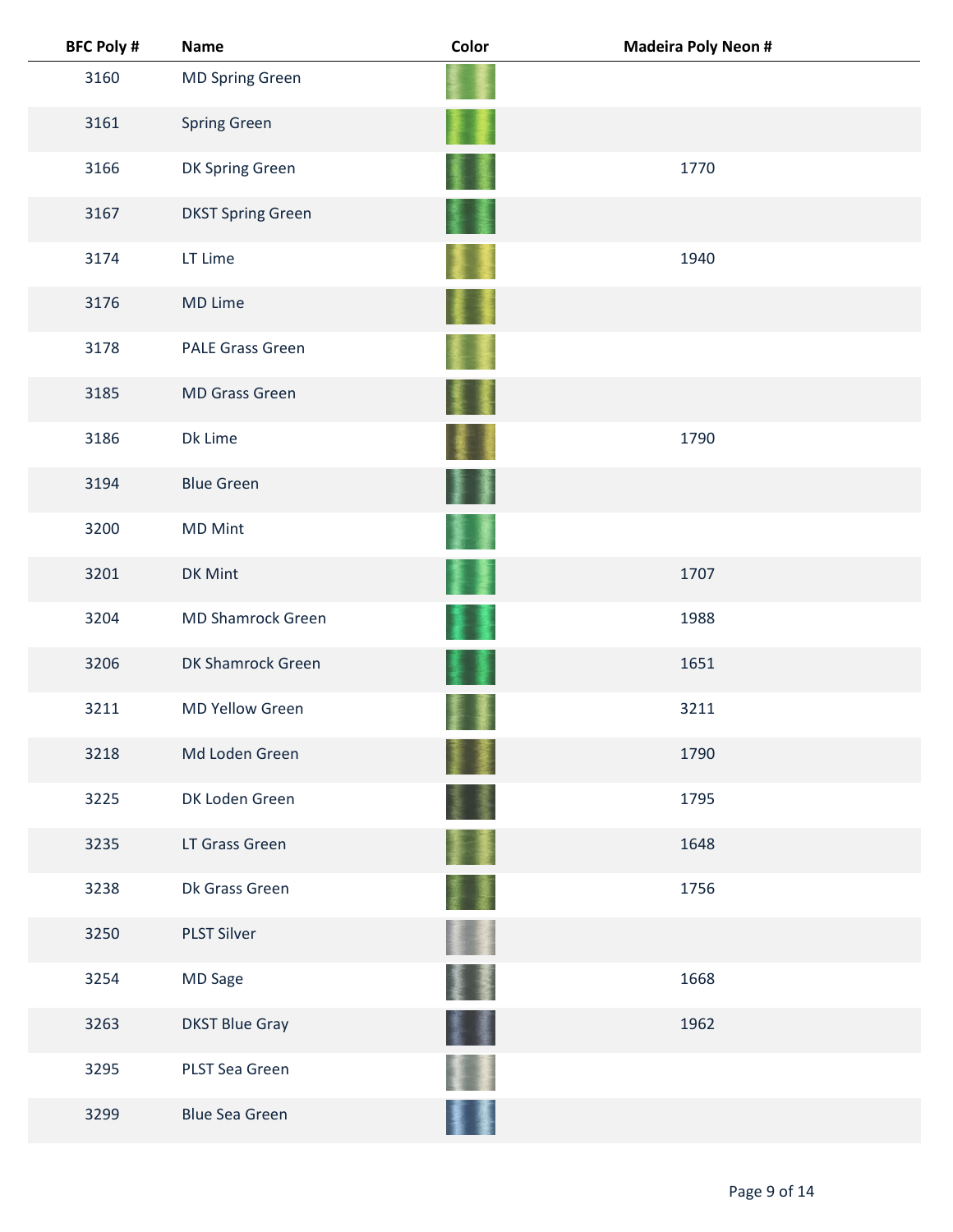| <b>BFC Poly #</b> | <b>Name</b>              | Color | <b>Madeira Poly Neon #</b> |
|-------------------|--------------------------|-------|----------------------------|
| 3321              | MD Sea Green             |       |                            |
| 3324              | <b>DKST Blue Granite</b> |       | 1996                       |
| 3340              | <b>MD Slate</b>          |       | 1840                       |
| 3345              | <b>DK Slate</b>          |       | 1841                       |
| 3368              | <b>Silver Tint White</b> |       |                            |
| 3369              | <b>Gray Pearl</b>        |       | 1811                       |
| 3370              | <b>PALE Mauve Pearl</b>  |       | 1810                       |
| 3371              | PALE Cloud Gray          |       |                            |
| 3376              | LT Gray                  |       | 1741                       |
| 3379              | <b>Blue Gray Granite</b> |       |                            |
| 3380              | <b>Steel Gray</b>        |       |                            |
| 3393              | LT Pigeon Gray           |       | 1736                       |
| 3398              | DK Pigeon Gray           |       | 1664                       |
| 3408              | PLST Gray                |       | 1610                       |
| 3409              | Silver                   |       | 1612                       |
| 3412              | MD Pigeon Gray           |       | 1918                       |
| 3413              | MD Gray                  |       | 1619                       |
| 3415              | DK Gray                  |       | 1614                       |
| 3416              | LT Pewter                |       |                            |
| 3417              | <b>MD Pewter</b>         |       |                            |
| 3418              | DK Pewter                | ł     |                            |
| 3421              | Purple Ash               |       |                            |
| 3427              | <b>DKST Eggplant</b>     |       | 1997                       |
| 3429              | <b>PLST Blue</b>         |       |                            |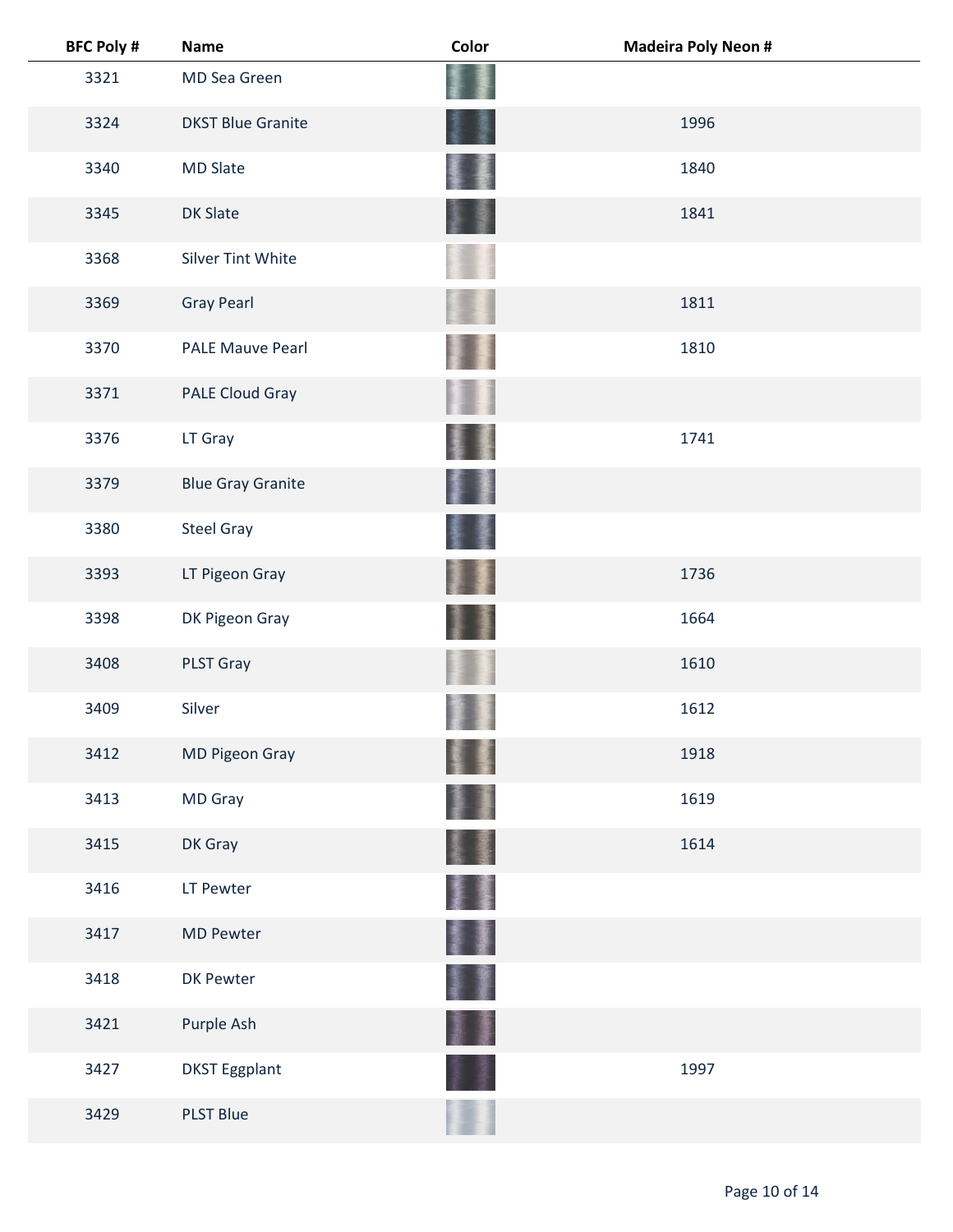| <b>BFC Poly #</b> | <b>Name</b>           | Color | <b>Madeira Poly Neon #</b> |
|-------------------|-----------------------|-------|----------------------------|
| 3431              | PALE Blue             |       | 1761                       |
| 3437              | Light Denim           |       | 1960                       |
| 3468              | Light Turquoise       |       | 1694                       |
| 3471              | Turquoise             |       | 1695                       |
| 3472              | LT Peacock            |       |                            |
| 3474              | Peacock               |       | 1977                       |
| 3479              | Deep Lake             |       |                            |
| 3486              | Green Blue Storm      |       | 1762                       |
| 3487              | DK Lagoon             |       | 1762                       |
| 3507              | <b>DKST Lagoon</b>    |       | 1690                       |
| 3511              | <b>PALE Teal</b>      |       | 1645                       |
| 3513              | <b>PALE Teal Blue</b> |       | 1645                       |
| 3514              | LT Teal               |       |                            |
| 3520              | <b>MD Teal</b>        |       | 1847                       |
| 3531              | PALE Aqua             |       |                            |
| 3532              | LT Aqua               |       |                            |
| 3542              | DK Teal               |       | 1879                       |
| 3545              | <b>DKST Teal</b>      |       | 1985                       |
| 3550              | Aqua Tint White       |       |                            |
| 3559              | MD Turqoise           | 麞     | 1893                       |
| 3560              | LT Mediterranean Blue |       |                            |
| 3563              | Dk Turquoise          | 屢     | 1890                       |
| 3587              | Navy                  |       | 1743                       |
| 3597              | Light Blue Aster      |       | 1733                       |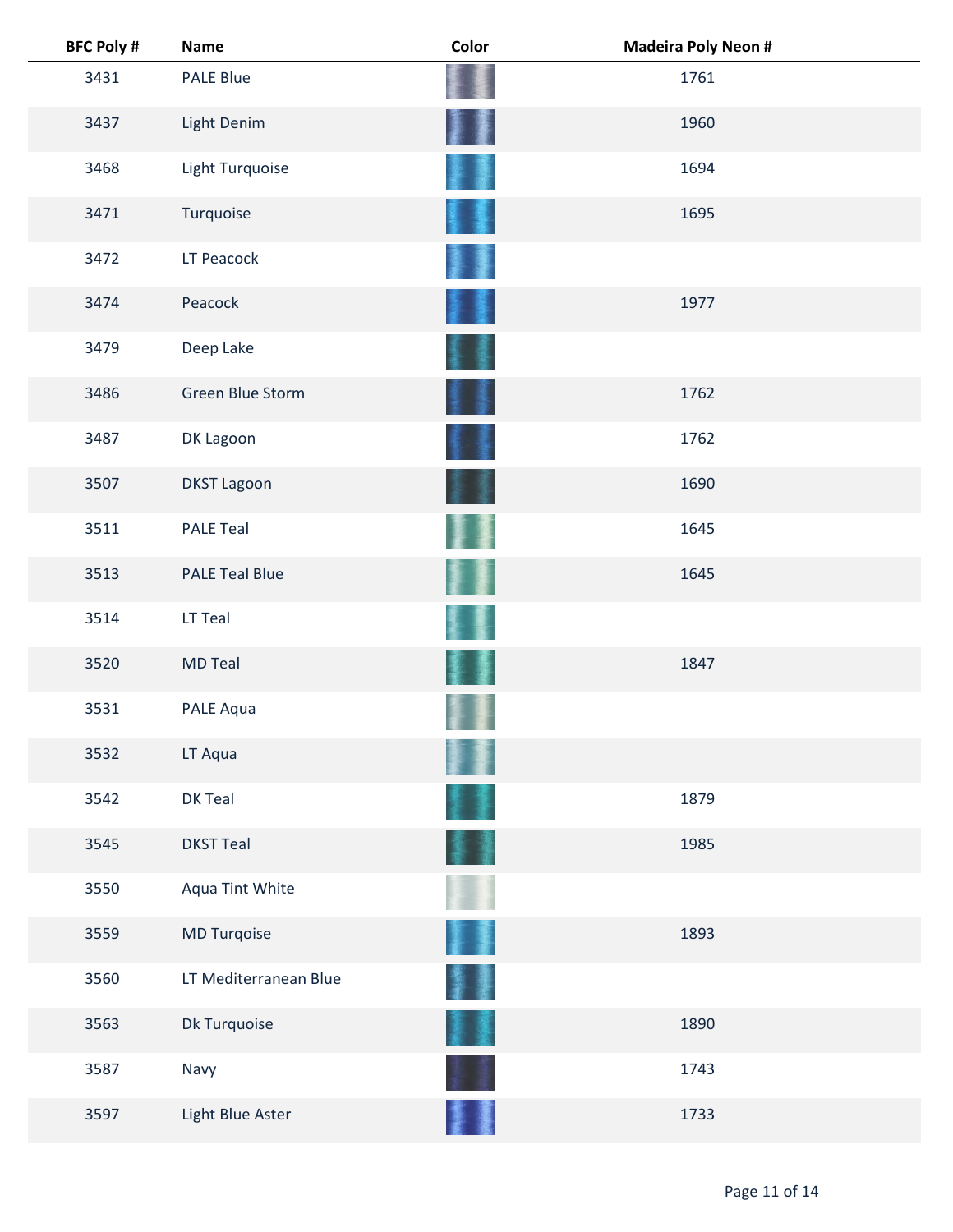| <b>BFC Poly #</b> | <b>Name</b>            | Color | <b>Madeira Poly Neon #</b> |
|-------------------|------------------------|-------|----------------------------|
| 3600              | MD Blue Aster          |       | 1842                       |
| 3601              | DK Bright Aster        |       | 1843                       |
| 3604              | MD Mediterranean Blue  |       |                            |
| 3606              | DK Mediterranean Blue  |       |                            |
| 3620              | French Blue            |       | 1829                       |
| 3621              | <b>DK Marine Blue</b>  |       | 1967                       |
| 3636              | LT Clear Blue          |       | 1871                       |
| 3639              | Dusk Blue              |       |                            |
| 3645              | Marine Blue            |       | 1975                       |
| 3646              | <b>DKST Navy</b>       |       | 1944                       |
| 3649              | LT Bright Blue         |       | 1671                       |
| 3655              | MD Bright Blue         |       | 1934                       |
| 3660              | DK Bright Blue         |       | 1843                       |
| 3668              | <b>PALE Clear Blue</b> |       |                            |
| 3670              | LT Blue                |       | 1874                       |
| 3674              | <b>PALE Aster Blue</b> |       |                            |
| 3675              | <b>MD Clear Blue</b>   |       |                            |
| 3679              | DK Clear Blue          |       | 1642                       |
| 3688              | Violet Tint White      |       |                            |
| 3690              | Light Blue Violet      |       |                            |
| 3692              | MD Blue Violet         | 蹇     | 1943                       |
| 3694              | DK Blue Violet         | 葦     | 1930                       |
| 3704              | DK Heliotrope          |       | 1743                       |
| 3713              | PALE Eggplant          |       |                            |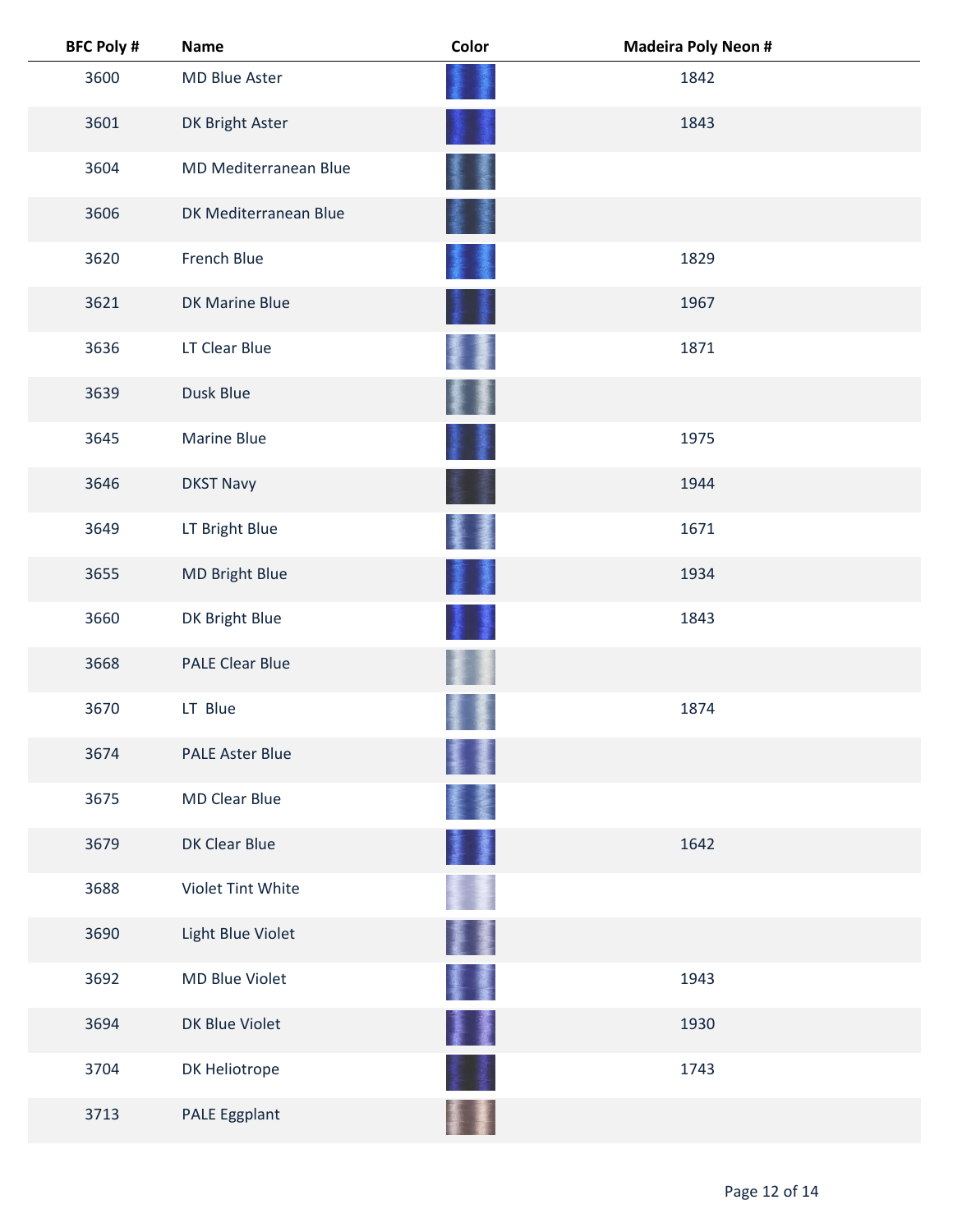| <b>BFC Poly #</b> | <b>Name</b>            | Color | <b>Madeira Poly Neon #</b> |
|-------------------|------------------------|-------|----------------------------|
| 3714              | MD Eggplant            |       |                            |
| 3721              | LT Purple Sage         |       | 1627                       |
| 3722              | MD Purple Sage         |       |                            |
| 3727              | DK Purple Sage         |       |                            |
| 3728              | Lilac Tint White       |       |                            |
| 3730              | <b>PALE Heather</b>    |       |                            |
| 3731              | LT Lilac               |       |                            |
| 3733              | <b>MD Lilac</b>        |       |                            |
| 3735              | Heather                |       | 1933                       |
| 3740              | <b>MD Heather</b>      | 屢     | 1832                       |
| 3749              | <b>PLST Periwinkle</b> |       |                            |
| 3751              | LT Periwinkle          |       | 1933                       |
| 3752              | <b>DK Periwinkle</b>   |       | 1832                       |
| 3753              | <b>MD Periwinkle</b>   |       |                            |
| 3756              | <b>DKST Periwinkle</b> |       |                            |
| 3758              | DK Heather             |       |                            |
| 3764              | DK Blue Purple         |       |                            |
| 3770              | <b>PALE Lavender</b>   |       |                            |
| 3772              | LT Lavender            | 手     |                            |
| 3777              | <b>MD Lavender</b>     | 撃乱    |                            |
| 3778              | <b>Blue Purple</b>     | 1     | 1922                       |
| 3783              | <b>Red Purple</b>      | H     | 1680                       |
| 3793              | LT African Violet      |       | 1631                       |
| 3794              | African Violet         |       |                            |